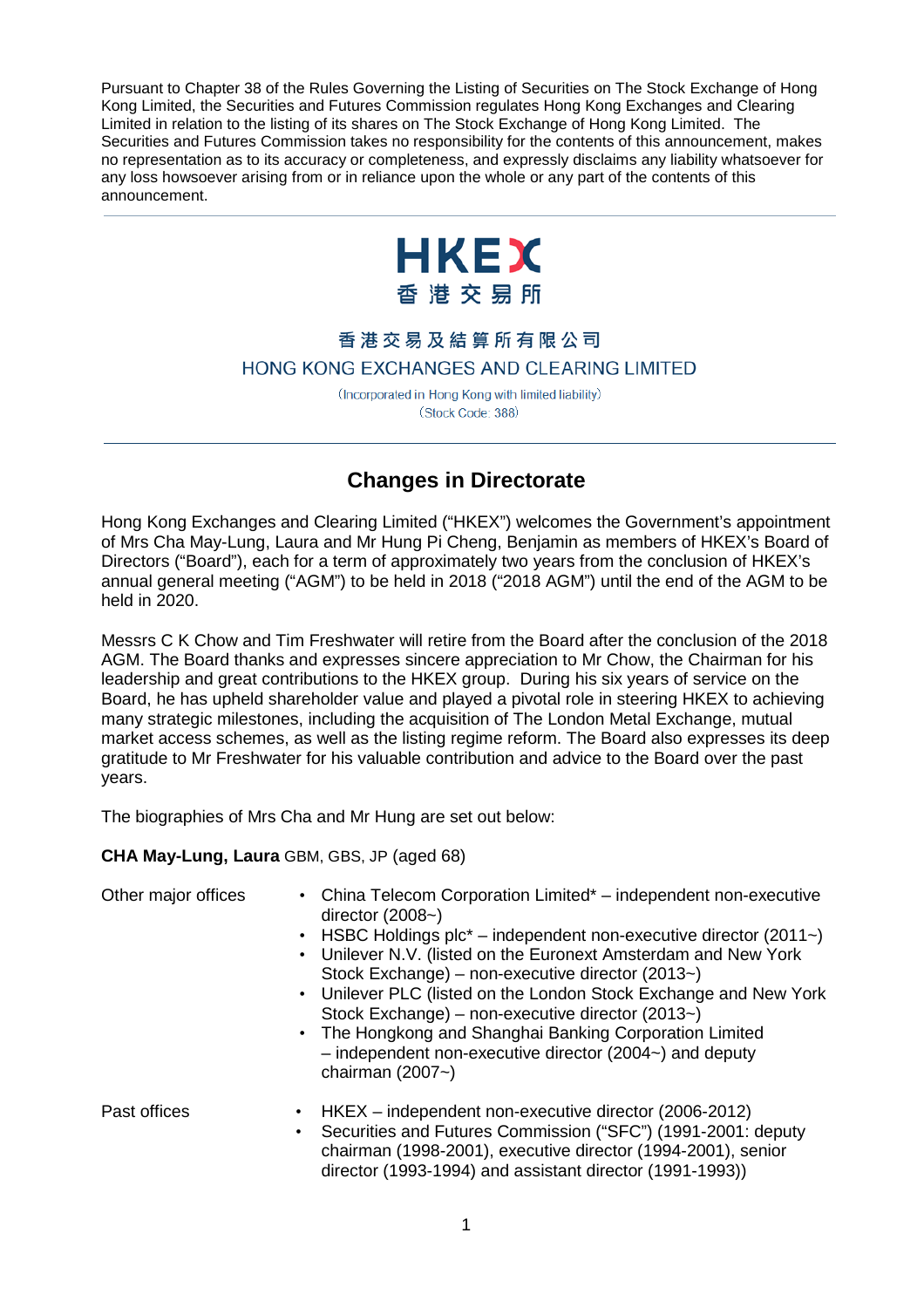| Public service | • China Securities Regulatory Commission - vice-chairman of<br>International Advisory Council (2004~)<br>• China Banking Regulatory Commission – member of International<br>Advisory Council (2013~)<br>• Executive Council of the Hong Kong Special Administrative Region<br>("HKSAR") – non-official member $(2004-)$<br>• Financial Leaders Forum – member $(2017 - )$<br>Financial Services Development Council – Chairman (2013~)<br>$\bullet$<br>• The 12th National People's Congress of the People's Republic of<br>China - HKSAR deputy (2013-2018) |
|----------------|--------------------------------------------------------------------------------------------------------------------------------------------------------------------------------------------------------------------------------------------------------------------------------------------------------------------------------------------------------------------------------------------------------------------------------------------------------------------------------------------------------------------------------------------------------------|
| Qualifications | Bachelor of Arts (University of Wisconsin, United States ("US"))<br>٠<br>Juris Doctor (Santa Clara University, US)<br>٠<br>State Bar of California (US)<br>$\bullet$<br>Honorary fellow (Hong Kong Securities and Investment Institute)<br>٠                                                                                                                                                                                                                                                                                                                 |

\* Listed on The Stock Exchange of Hong Kong Limited

The following particulars relating to Mrs Cha are disclosed pursuant to Rule 13.51(2)(n)(iv) of the Rules Governing the Listing of Securities on The Stock Exchange of Hong Kong Limited ("Listing Rules"):

- (i) In September 2016, The Hongkong and Shanghai Banking Corporation Limited ("HSBC") was reprimanded and fined HK\$2.5 million by the SFC for failing to comply with the Securities and Futures (Contracts Limits and Reportable Positions) Rules by holding Hang Seng China Enterprises Index futures and options contracts in excess of the prescribed limit from 26 May 2014 to 1 August 2014, and to put in place adequate measures to ensure compliance with the prescribed position limit as required under the Code of Conduct for Persons Licensed by and Registered with the SFC. SFC noted that HSBC had since then taken steps to strengthen its internal controls on monitoring of position limit. (For details, please refer to the SFC's enforcement news issued on 14 September 2016. [\(http://www.sfc.hk/edistributionWeb/gateway/EN/news-and](http://www.sfc.hk/edistributionWeb/gateway/EN/news-and-announcements/news/enforcement-news/doc?refNo=16PR92)[announcements/news/enforcement-news/doc?refNo=16PR92\)](http://www.sfc.hk/edistributionWeb/gateway/EN/news-and-announcements/news/enforcement-news/doc?refNo=16PR92))
- (ii) Further, HSBC Holdings plc ("HSBC plc") and its subsidiaries have been parties to regulatory matters in a number of jurisdictions arising out of HSBC plc normal business operations. Material instances of fines, censure or other reprimands are detailed in the HSBC plc annual and interim reports which can be accessed via the following link: <http://www.hsbc.com/investor-relations/group-results-and-reporting>

Mrs Cha was appointed as an independent non-executive director of HSBC on 1 October 2004 and an independent non-executive director of HSBC plc on 1 March 2011. She was not personally subject to any disciplinary action or public reprimand from the SFC or any other competent authority in respect of the above matters.

## **HUNG Pi Cheng, Benjamin** BBS, JP (aged 53)

- Other major offices Standard Chartered Bank regional chief executive officer, Greater China & North Asia (2015~) and chief executive officer of retail banking (2017~)
	- Standard Chartered Bank (China) Limited chairman (2015~)
	- Standard Chartered Bank (Hong Kong) Limited chairman (2014~)
	- Standard Chartered Bank (Taiwan) Limited chairman (2014~)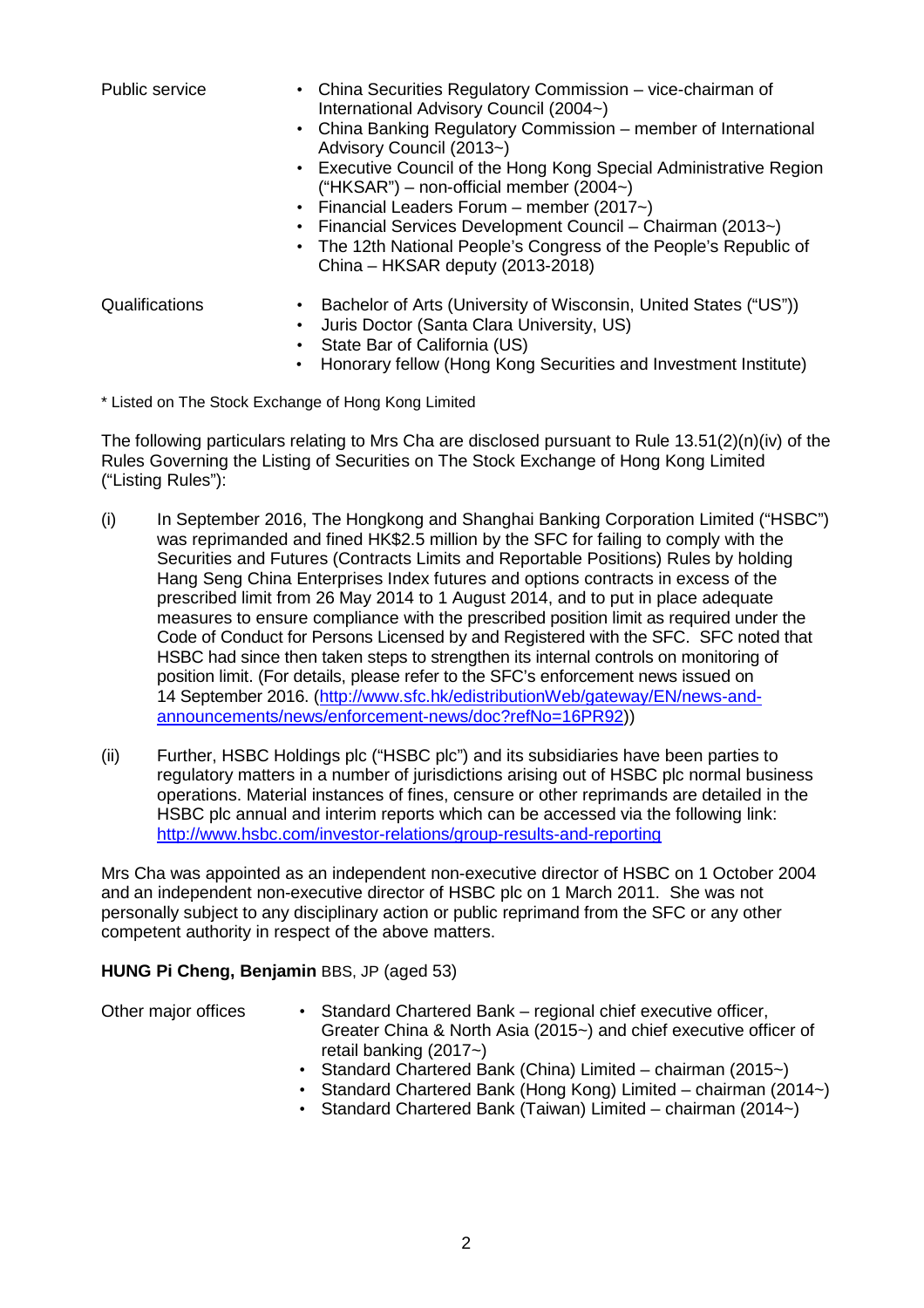| Past offices   | • HKEX – member of Risk Management Committee (statutory)<br>$(2008 - 2010$ and $2014)$<br>• Standard Chartered Bank (Hong Kong) Limited (1992-2015: chief<br>executive officer, Greater China (2014-2015) and chief executive<br>officer and executive director, Hong Kong (2008-2014))                                                   |
|----------------|-------------------------------------------------------------------------------------------------------------------------------------------------------------------------------------------------------------------------------------------------------------------------------------------------------------------------------------------|
| Public service | • Exchange Fund Advisory Committee - member (2009~)<br>• Financial Services Development Council – member (2013~)<br>Hong Kong Institute for Monetary Research – director (2011~)<br>• Hong Kong Trade Development Council – member of the Belt and<br>Road Committee (2017~)<br>Hong Kong-United States Business Council – member (2016~) |
| Qualifications | Bachelor of Arts (Business Administration) (University of<br>Washington, US)<br>• Master of Business Administration (University of Toronto, Canada)                                                                                                                                                                                       |

The following particulars relating to Mr Hung are disclosed pursuant to Rule 13.51(2)(n)(iv) of the Listing Rules:

In January 2017, MIS Services Limited (formerly known as Standard Chartered Investment Services Limited) ("SCIS") was reprimanded and fined HK\$3 million by the SFC for failing to ensure there were in place at all times key personnel who met the minimum experience of five years in managing retirement funds or public funds as required under the SFC Code on MPF Products and Fund Manager Code of Conduct from October 2000 to July 2015. At all material times, SCIS was a wholly-owned subsidiary of Standard Chartered Bank (Hong Kong) Limited. (For details, please refer to the SFC's enforcement news issued on 3 January 2017. [\(http://www.sfc.hk/edistributionWeb/gateway/EN/news-and-announcements/news/enforcement](http://www.sfc.hk/edistributionWeb/gateway/EN/news-and-announcements/news/enforcement-news/doc?refNo=17PR1)[news/doc?refNo=17PR1\)](http://www.sfc.hk/edistributionWeb/gateway/EN/news-and-announcements/news/enforcement-news/doc?refNo=17PR1))

Although Mr Hung was a director of SCIS at the relevant time, he was not personally subject to any disciplinary action or public reprimand from the SFC or any other competent authority in respect of the above matter.

Mrs Cha and Mr Hung both confirmed that they meet the independence criteria as set out in Rule 3.13 of the Listing Rules.

As at the date of this announcement, Mrs Cha declared that she has an interest of 1,000 shares of HKEX (within the meaning of Part XV of the Securities and Futures Ordinance) whilst Mr Hung declared that he does not have any interests in shares of HKEX. Both of them further declared that they do not have any relationship with any Directors, senior management, substantial Shareholders or controlling Shareholders (as defined in the Listing Rules) of HKEX. None of the newly appointed Directors has a service contract with any member of the HKEX group.